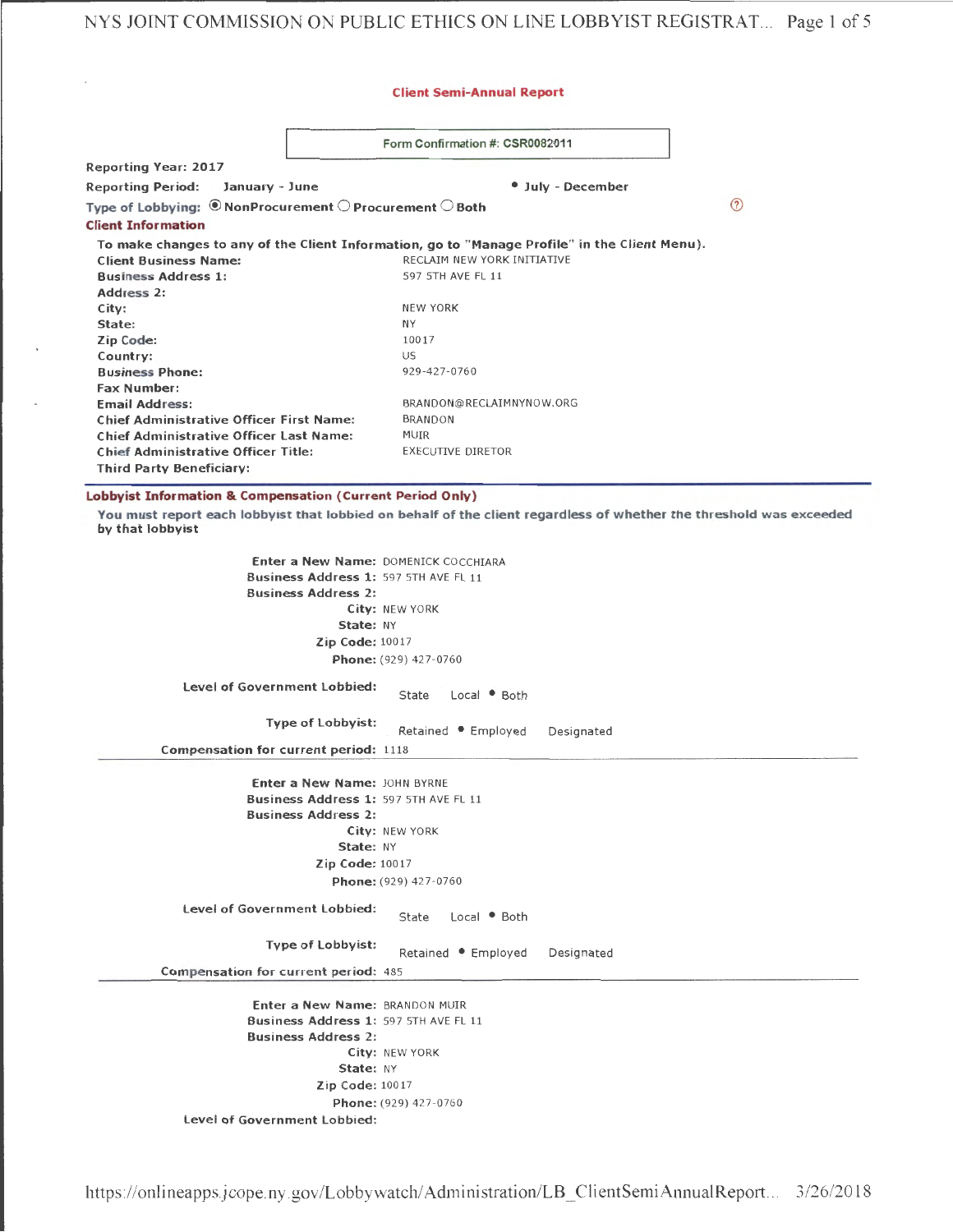O State O Local <sup>®</sup> Both

Type of Lobbyist:  $\bigcirc$  Retained  $\circledast$  Employed  $\bigcirc$  Designated

Compensation for current period: 6060

Enter a New Name: MIKE ARMSTRONG Business Address 1: 597 5TH AVE FL 11 Business Address 2: City: NEW YORK State: NY Zip Code: 10017 Phone: (929) 427-0760

Level of Government Lobbied:  $\bigcirc$  State  $\bigcirc$  Local  $\circledast$  Both

Type of Lobbyist:  $\bigcirc$  Retained  $\circledast$  Employed  $\bigcirc$  Designated

Compensation for current period: 4730

Enter a New Name: GEORGE PHILLIPS Business Address 1: 597 5TH AVE FL 11 Business Address 2: City: NEW YORK State: NY Zip Code: 10017 Phone: (929) 427-0760

Level of Government Lobbied:  $\bigcirc$  State  $\bigcirc$  Local  $\circledast$  Both

Type of Lobbyist:  $\bigcirc$  Retained  $\circledast$  Employed  $\bigcirc$  Designated

Compensation for current period: 1890

Total Compensation for all Lobbyist for Current Period : \$ 14283

| <b>Other Lobbying Expenses (Current Period Only)</b>                             |             |
|----------------------------------------------------------------------------------|-------------|
| A. Report in the aggregate all expenses less than or equal to \$75 :             | 284         |
| B. Report in the aggregate all expenses for salaries of non-lobbying employees : | 8024        |
| C. Itemize all expenses exceeding \$75 :                                         | $\circledR$ |
|                                                                                  |             |

I have no itemized expenses to report for this period.<br> $\Box$  Check box to agree with previous statement or enter expenses below

| PaidTo                                       | Date       | Purpose          |     | Ad? SocialEvent? Amount |      | LobbyType             |
|----------------------------------------------|------------|------------------|-----|-------------------------|------|-----------------------|
| <b>EMPIRE SOLUTIONS</b><br>CONSULTING L.L.C  | 08/31/2017 | CONSULTING       |     |                         | 1489 | <b>NonProcurement</b> |
| <b>EMPIRE SOLUTIONS</b><br>CONSULTING L.L.C. | 07/31/2017 | CONSULTING       |     | ı.                      | 945  | NonProcurement        |
| <b>EMPIRE SOLUTIONS</b><br>CONSULTING L.L.C. | 10/31/2017 | CONSULTING       | h H |                         | 802  | <b>NonProcurement</b> |
| <b>EMPIRE SOLUTIONS</b><br>CONSULTING L.L.C. | 09/29/2017 | CONSULTING       |     | □                       | 1146 | NonProcurement        |
| <b>EMPIRE SOLUTIONS</b><br>CONSULTING L.L.C. | 12/31/2017 | CONSULTING       |     | ū                       | 344  | NonProcurement        |
| <b>EMPIRE SOLUTIONS</b><br>L.L.C.            | 11/30/2017 | CONSULTING       |     | IJ                      | 917  | NonProcurement        |
| <b>FACEBOOK</b>                              | 12/01/2017 | <b>ONLINE AD</b> |     | 18                      | 4955 | NonProcurement        |
| <b>FACEBOOK</b>                              | 12/21/2017 | ONLINE AD        |     |                         | 121  | <b>NonProcurement</b> |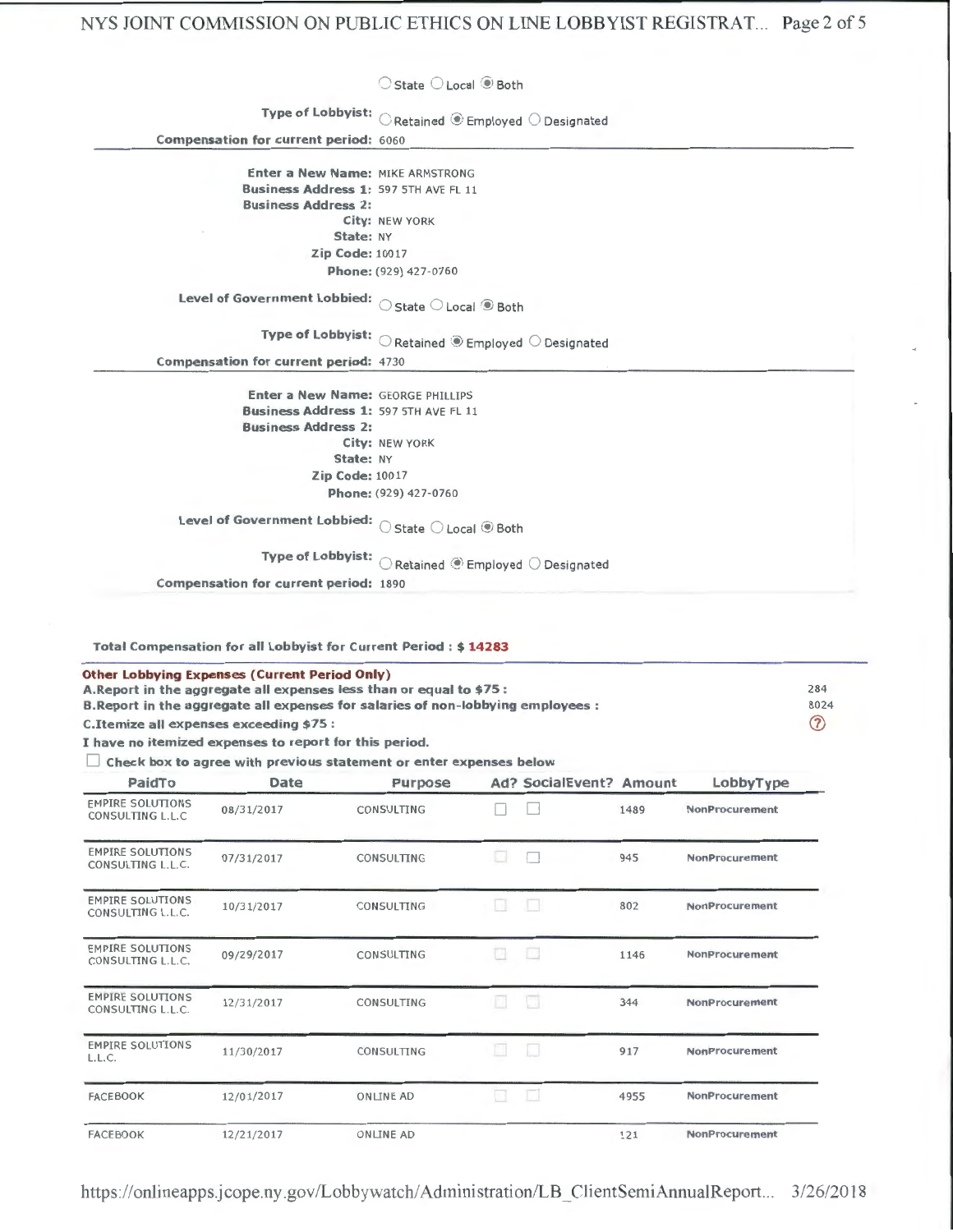$\Box$ 

| <b>FACEBOOK</b>                             | 09/01/2017 | <b>ONLINE AD</b> | □              | П              | 732  | <b>NonProcurement</b> |
|---------------------------------------------|------------|------------------|----------------|----------------|------|-----------------------|
| <b>FACEBOOK</b>                             | 09/06/2017 | <b>ONLINE AD</b> | Ш              | $\Box$         | 200  | <b>NonProcurement</b> |
| <b>FACEBOOK</b>                             | 09/09/2017 | <b>ONLINE AD</b> | $\Box$         | $\Box$         | 170  | <b>NonProcurement</b> |
| <b>FACEBOOK</b>                             | 09/12/2017 | <b>ONLINE AD</b> | $\overline{a}$ | $\blacksquare$ | 157  | <b>NonProcurement</b> |
| <b>FACEBOOK</b>                             | 09/13/2017 | <b>ONLINE AD</b> | □              | П              | 374  | <b>NonProcurement</b> |
| <b>FACEBOOK</b>                             | 10/02/2017 | <b>ONLINE AD</b> | □              | $\Box$         | 200  | <b>NonProcurement</b> |
| <b>FACEBOOK</b>                             | 10/02/2017 | <b>ONLINE AD</b> | $\Box$         | П              | 1000 | <b>NonProcurement</b> |
| <b>FACEBOOK</b>                             | 10/05/2017 | <b>ONLINE AD</b> | U              |                | 450  | <b>NonProcurement</b> |
| <b>FACEBOOK</b>                             | 10/16/2017 | <b>ONLINE AD</b> | □              |                | 3000 | <b>NonProcurement</b> |
| <b>FACEBOOK</b>                             | 07/01/2017 | <b>ONLINE AD</b> | $\Box$         | □              | 1234 | <b>NonProcurement</b> |
| <b>FACEBOOK</b>                             | 07/01/2017 | <b>ONLINE AD</b> | □              | П              | 177  | <b>NonProcurement</b> |
| <b>FACEBOOK</b>                             | 07/01/2017 | <b>ONLINE AD</b> |                |                | 1007 | <b>NonProcurement</b> |
| <b>FACEBOOK</b>                             | 07/01/2017 | <b>ONLINE AD</b> | П              | □              | 155  | <b>NonProcurement</b> |
| <b>FACEBOOK</b>                             | 07/06/2017 | <b>ONLINE AD</b> | ◘              | □              | 1113 | <b>NonProcurement</b> |
| <b>FACEBOOK</b>                             | 07/11/2017 | <b>ONLINE AD</b> | П              | П              | 354  | NonProcurement        |
| <b>FACEBOOK</b>                             | 08/21/2017 | <b>ONLINE AD</b> |                | П              | 626  | NonProcurement        |
| <b>FACEBOOK</b>                             | 08/21/2017 | <b>ONLINE AD</b> | $\Box$         | $\Box$         | 626  | <b>NonProcurement</b> |
| <b>FACEBOOK</b>                             | 08/21/2017 | <b>ONLINE AD</b> | П              | П              | 493  | <b>NonProcurement</b> |
| <b>FACEBOOK</b>                             | 07/01/2017 | <b>ONLINE AD</b> | L              | $\Box$         | 2962 | <b>NonProcurement</b> |
| HERALD COMMUNITY<br><b>NEWSPAPER</b>        | 08/25/2017 | NEWSPAPER AD     | □              | $\Box$         | 2919 | <b>NonProcurement</b> |
| <b>KNICKERBOCKER</b><br>COMMUNICATIONS INC. | 07/12/2017 | DIRECT MAIL      | Н              | $\Box$         | 6293 | NonProcurement        |
| VILLAGE PRINT & MEDIA 11/01/2017            |            | <b>SIGNAGE</b>   | $\Box$         | $\Box$         | 226  | NonProcurement        |
| VILLAGE PRINT & MEDIA 11/08/2017            |            | <b>SIGNAGE</b>   | П              | $\Box$         | 386  | <b>NonProcurement</b> |

https://onlineapps.jcope.ny.gov/Lobbywatch/Administration/LB\_ClientSemiAnnualReport... 3/26/2018

**Top**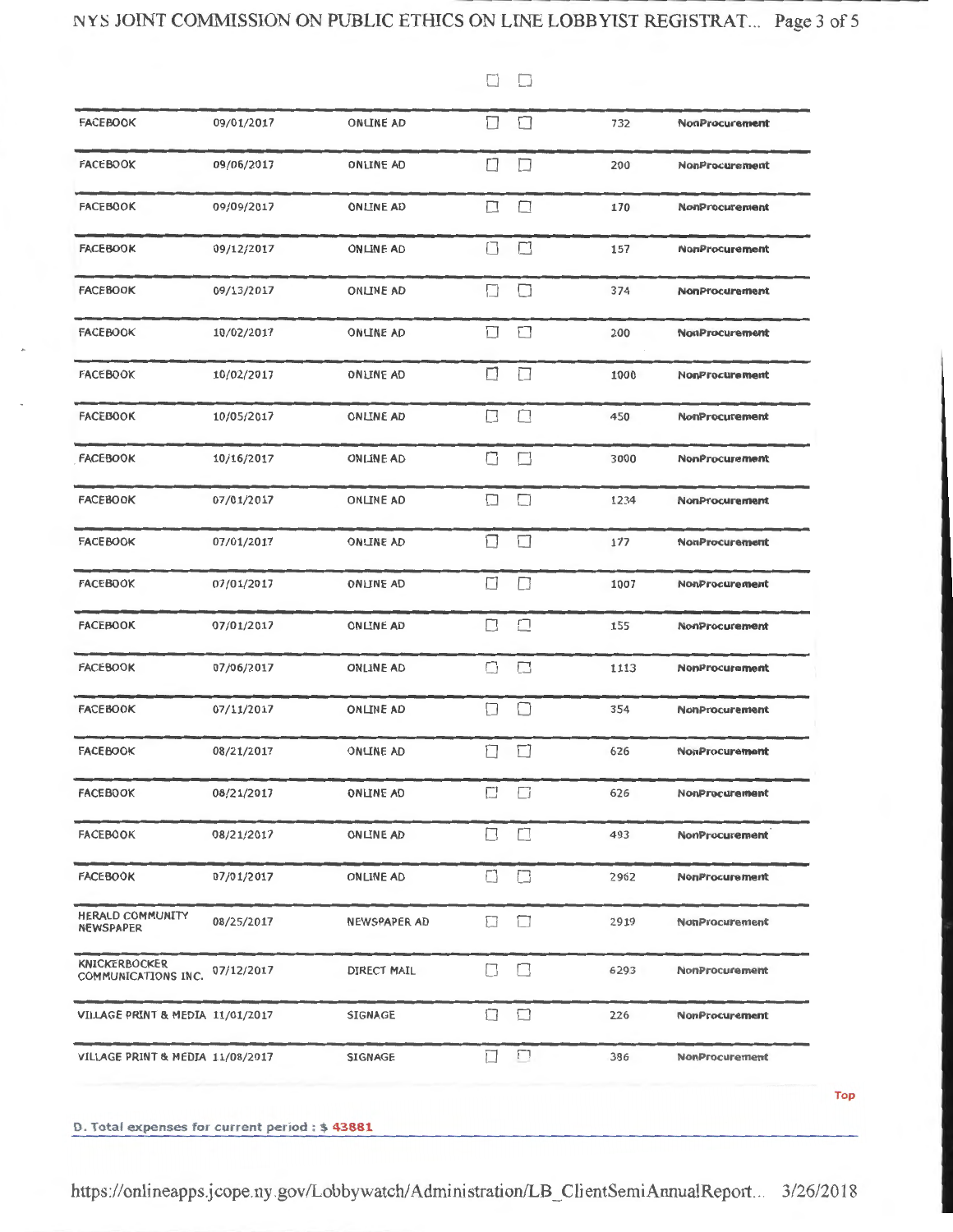## NYS JOINT COMMISSION ON PUBLIC ETHICS ON LINE LOBBYIST REGISTRAT. .. Page 4 of 5

......... \_\_\_\_\_\_\_\_\_\_\_\_ \_\_

| <b>Source of Funding</b><br><b>Click Here to View SOF Records</b>                                                                                                                                                                                                                                                                                                                                                                                                                                                                                                                                                |
|------------------------------------------------------------------------------------------------------------------------------------------------------------------------------------------------------------------------------------------------------------------------------------------------------------------------------------------------------------------------------------------------------------------------------------------------------------------------------------------------------------------------------------------------------------------------------------------------------------------|
|                                                                                                                                                                                                                                                                                                                                                                                                                                                                                                                                                                                                                  |
| Select Source Of Funding Option:<br>Reporting is required and will be uploaded<br>$\checkmark$                                                                                                                                                                                                                                                                                                                                                                                                                                                                                                                   |
|                                                                                                                                                                                                                                                                                                                                                                                                                                                                                                                                                                                                                  |
| Upload a Completed Source Of Funding Spreadsheet (Must Be a CSV (Comma Delimited), or Excel File (.XLS, .XLSX))                                                                                                                                                                                                                                                                                                                                                                                                                                                                                                  |
| Browse                                                                                                                                                                                                                                                                                                                                                                                                                                                                                                                                                                                                           |
| <b>Subject</b>                                                                                                                                                                                                                                                                                                                                                                                                                                                                                                                                                                                                   |
| <b>Subjects lobbied:</b>                                                                                                                                                                                                                                                                                                                                                                                                                                                                                                                                                                                         |
| ETHICS REFORM, COUNTY FEES, COUNTY BUDGETS, COUNTY & TOWN ETHICS, COUNTY LICENSING,<br>INFRASTRUCTURE, STATE BUDGET, ENERGY, OVERSIGHT, ECONOMIC DEVELOPMENT, TRANSPORTATION,<br>HEALTHCARE, PENSIONS, TERM LIMITS                                                                                                                                                                                                                                                                                                                                                                                               |
| <b>Person</b>                                                                                                                                                                                                                                                                                                                                                                                                                                                                                                                                                                                                    |
| Person, State Agency, Municipality or Legislative Body lobbied:                                                                                                                                                                                                                                                                                                                                                                                                                                                                                                                                                  |
| ASSEMBLY, SENATE, EXECUTIVE CHAMBER, SUFFOLK COUNTY LEGISLATURE, SUFFOLK COUNTY EXECUTIVE,<br>NASSAU COUNTY LEGISLATURE, NASSAU COUNTY EXECUTIVE, HEMPSTEAD TOWN COUNCIL & SUPERVISOR,<br>ULSTER COUNTY LEGISLATURE, UTICA LEGISLATURE, CORTLAND COUNTY LEGISLATURE, NYC MAYOR & COUNCIL                                                                                                                                                                                                                                                                                                                         |
| Bill                                                                                                                                                                                                                                                                                                                                                                                                                                                                                                                                                                                                             |
| intended introduction of legislation or a resolution on which you lobbied:<br>CORTLAND COUNTY JAIL, NYS ECONOMIC DEVELOPMENT INITIATIVES, NYS S. 4840, SUFFOLK COUNTY IR 1524,<br>NYS TRANSPARENCY/OVERSIGHT, NYS TRANSPORTATION/MTA, NYS PENSIONS, NYS MANDATES, NYS ENERGY,<br>NYS VIDEO GAME SUBSIDIES, TOWN OF LANSING-ENERGY, NYS HEALTHCARE, ULSTER COUNTY LICENSING,<br>HEMPSTEAD ETHICS, ST. LAWRENCE COUNTY ETHICS, NASSAU COUNTY BUDGET, UTICA TERM LIMITS, MOUNT<br>VERNON BUDGET, NYS INFRASTRUCTURE, NYC INT 1778-2017, A2750, NYC INT 799-B, NASSAU 132-2017,<br>SUFFOLK 900-2017, CORTLAND 384-17 |
| <b>Title</b>                                                                                                                                                                                                                                                                                                                                                                                                                                                                                                                                                                                                     |
| Title and Identifying # of procurement contracts and documents on which you expect to<br>lobby:                                                                                                                                                                                                                                                                                                                                                                                                                                                                                                                  |
| No details were entered.                                                                                                                                                                                                                                                                                                                                                                                                                                                                                                                                                                                         |
| <b>Number or Subject Matter</b>                                                                                                                                                                                                                                                                                                                                                                                                                                                                                                                                                                                  |
| Number or Subject Matter of Executive Order of Governor/Municipality on which you expect<br>to lobby:                                                                                                                                                                                                                                                                                                                                                                                                                                                                                                            |
| No details were entered.                                                                                                                                                                                                                                                                                                                                                                                                                                                                                                                                                                                         |
| <b>Subject Matter</b>                                                                                                                                                                                                                                                                                                                                                                                                                                                                                                                                                                                            |
| Subject Matter of and Tribes involved in tribal-state compacts, etc on which you expect to<br>lobby:                                                                                                                                                                                                                                                                                                                                                                                                                                                                                                             |
| No details were entered.                                                                                                                                                                                                                                                                                                                                                                                                                                                                                                                                                                                         |
| <b>Declaration</b>                                                                                                                                                                                                                                                                                                                                                                                                                                                                                                                                                                                               |
| I declare under penalty of perjury that the information contained in this client<br>semi annual is true, correct and complete to the best of my knowledge and belief.                                                                                                                                                                                                                                                                                                                                                                                                                                            |
| (If form is being entered or was entered into the system by NYSJCOPE personnel,<br>a checked box below indicates that the Responsible Persons signature was on the<br>original paper form submitted to NYSJCOPE)                                                                                                                                                                                                                                                                                                                                                                                                 |

| Fees<br>Client Semi Annual Report Fee: \$50.00                     |                |                   |               |  |
|--------------------------------------------------------------------|----------------|-------------------|---------------|--|
| <b>Date:</b> $3/21/2018$<br><b>First Name:</b><br><b>Comments:</b> | <b>BRANDON</b> | <b>Last Name:</b> | <b>MUIR</b>   |  |
| Check box to agree with previous statement                         |                |                   | $^\copyright$ |  |

https://onlineapps.jcope. ny .gov/Lobbywatch/ Administration/LB \_ ClientSemiAnnua!Report.. 3/26/2018